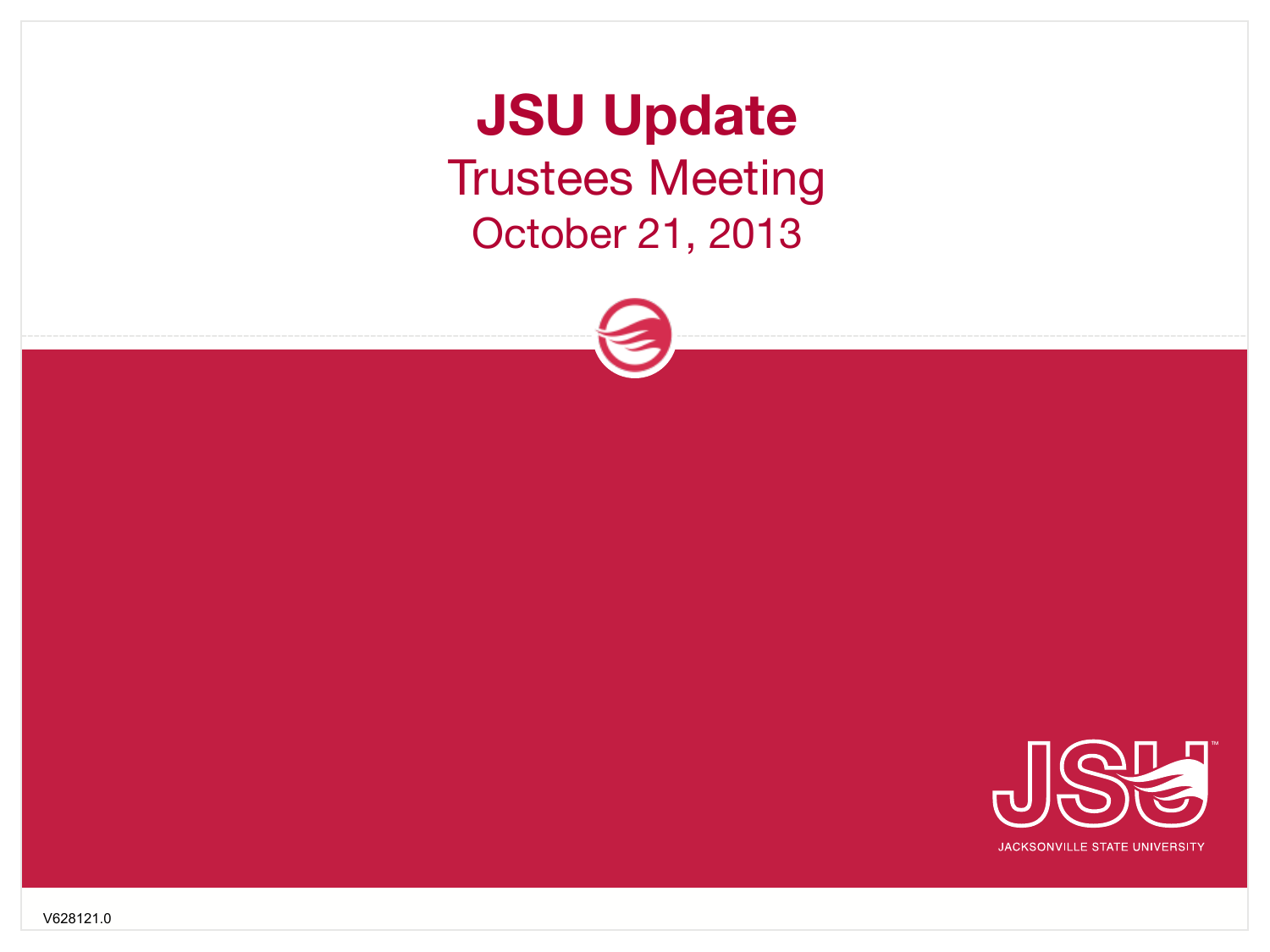## **Strategic Plan Update**

#### Video www.jsu.edu

- Accomplishments
	- Recruiter (CRM)
	- GradesFirst
	- Increased retention rate for 2012 cohort- 71%
	- Program Review Series Completed
	- Professional Development for faculty
	- SACSCOC Report Submitted
	- QEP development based on expanded methodologies and technologies in the classroom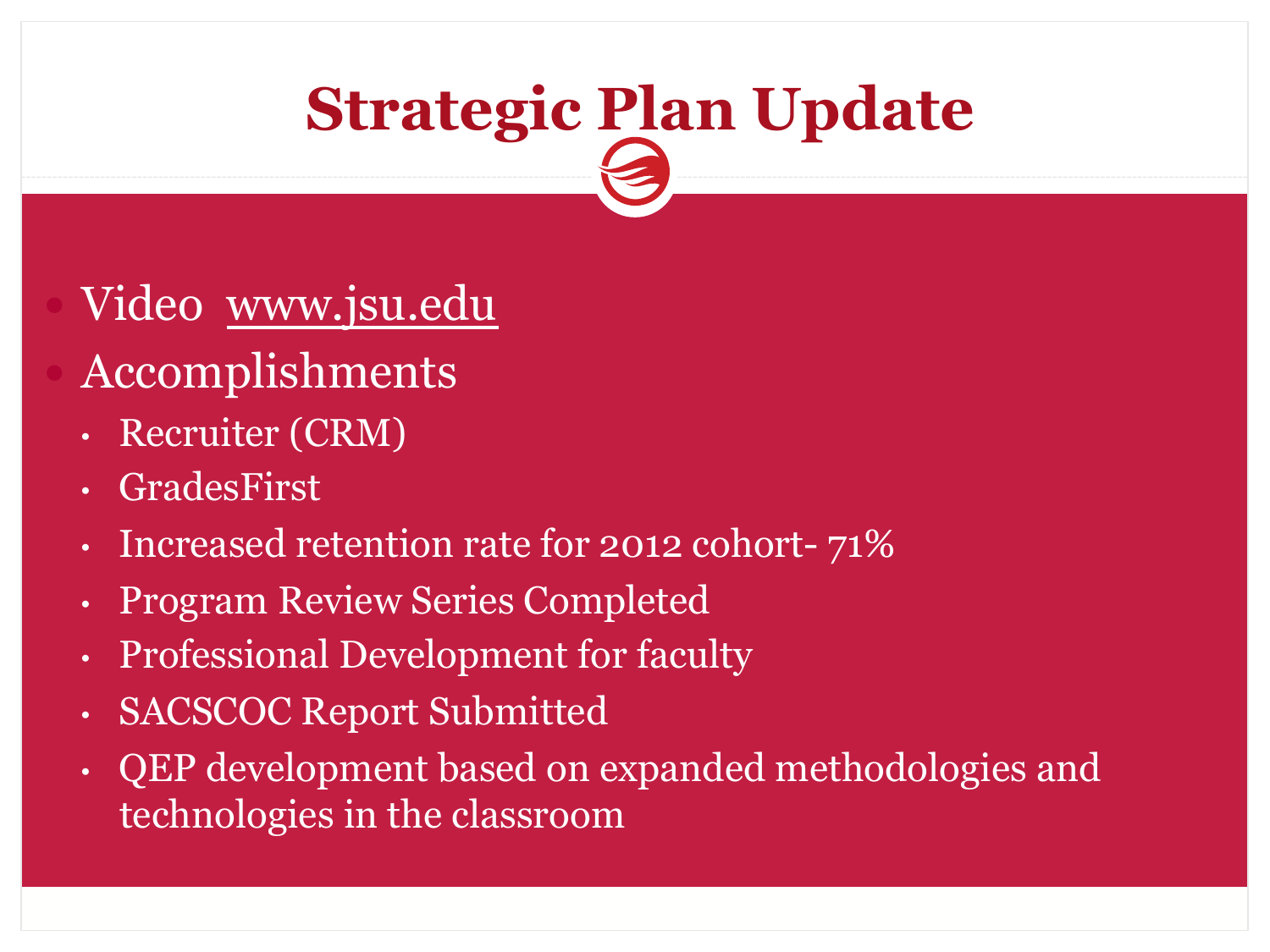# **SACSCOC Timeline**

 Submitted SACSCOC Compliance Report: September 5, 2013 Off-Campus Review: November 2013 Submit Quality Enhancement Plan (QEP): February 2014 On-Campus Reaffirmation Committee Visit: April 8 – 10, 2014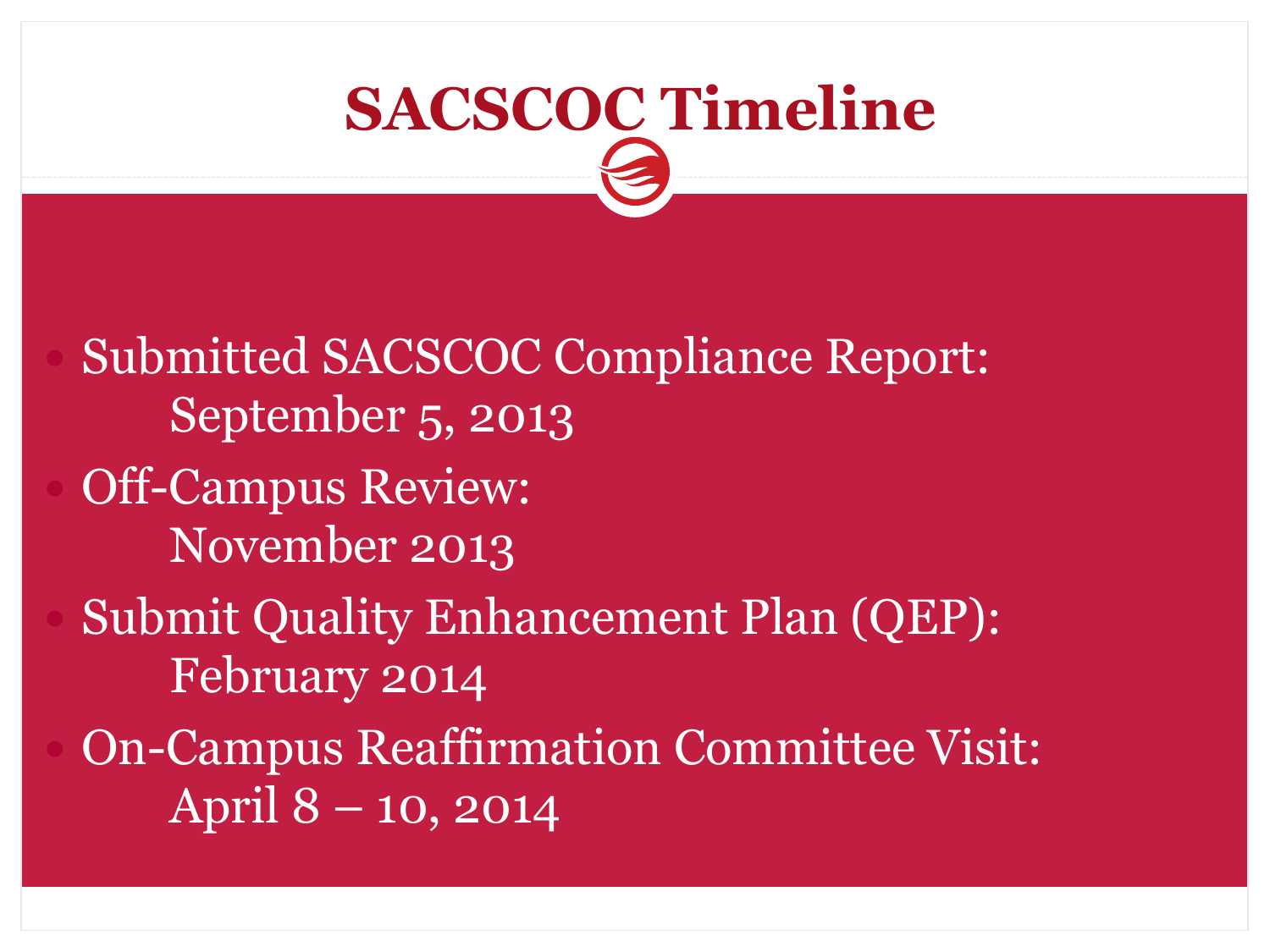## **JSU Fall 2013 Enrollment**

| <b>Headcount</b>                                               | 8,693    |
|----------------------------------------------------------------|----------|
| Decrease                                                       | $-468$   |
| <b>Credit Hours</b>                                            | 98,780   |
| Decrease                                                       | $-4,321$ |
| <b>First-Time Freshmen 1 Year Retention</b> (Fall 2012 Cohort) | 71%      |
| Last Year                                                      | 68%      |
| <b>First-Time Freshmen w/ Scholarships</b> (Fall 2012 Cohort)  | 77%      |
| <b>First-Time Freshmen ACT Average</b>                         | 22.5     |
| Last Year                                                      | 22.3     |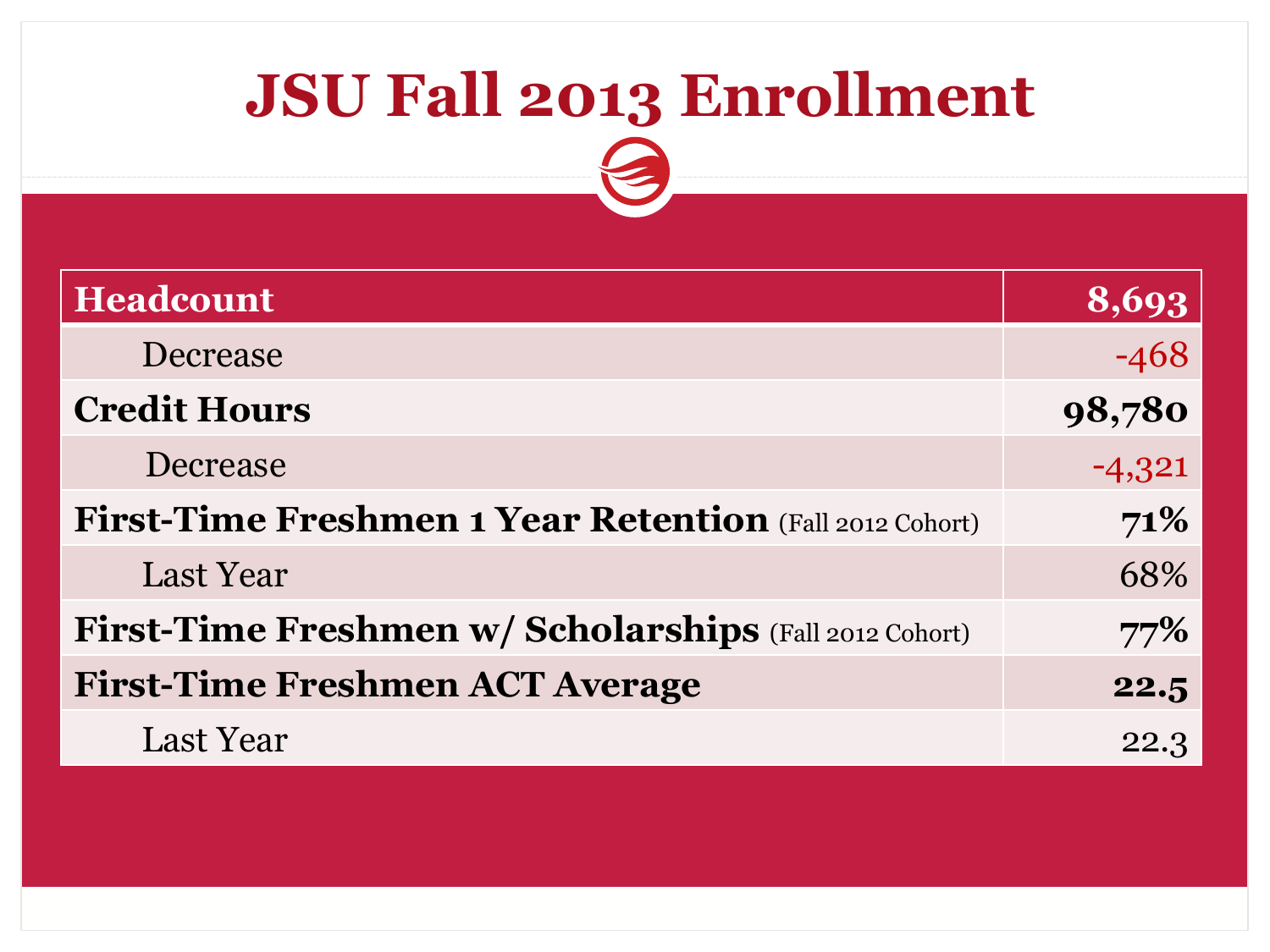### **Statewide Decreases in Enrollment**

| 4-Year Institutions*<br><i><b>*Updated ACHE Report</b></i> | 2012<br><b>Enrollment</b> | 2013<br><b>Enrollment</b> | <b>Difference</b> | % Difference |
|------------------------------------------------------------|---------------------------|---------------------------|-------------------|--------------|
| Alabama A & M                                              | 4,945                     | 5,024                     | 79                | $2\%$        |
| Alabama State University                                   | 5,818                     | 6,076                     | 258               | 4%           |
| <b>Athens State University</b>                             | 3,427                     | 3,213                     | $-214$            | $-6\%$       |
| <b>Auburn University</b>                                   | 25,134                    | 24,864                    | $-270$            | $-1\%$       |
| <b>Auburn University in Montgomery</b>                     | 4,963                     | 5,070                     | 107               | 2%           |
| <b>Jacksonville State University</b>                       | 9,161                     | 8,693                     | $-468$            | $-5%$        |
| <b>Troy University</b>                                     | 14,091                    | 13,416                    | $-675$            | $-5%$        |
| University of Alabama                                      | 33,525                    | 34,852                    | 1,327             | 4%           |
| University of Alabama in B'ham                             | 19,001                    | 19,556                    | 555               | 3%           |
| University of Alabama in Huntsville                        | 7,636                     | 7,376                     | $-260$            | $-3%$        |
| University of Montevallo                                   | 3,160                     | 3,030                     | $-130$            | $-4%$        |
| University of North Alabama                                | 7,049                     | 6,931                     | $-118$            | $-2\%$       |
| University of South Alabama                                | 14,883                    | 15,311                    | 428               | 3%           |
| University of West Alabama                                 | 4,677                     | 4,112                     | $-565$            | $-12%$       |
| <b>State of Alabama</b>                                    | 157,470                   | 157,524                   | 54                | 0%           |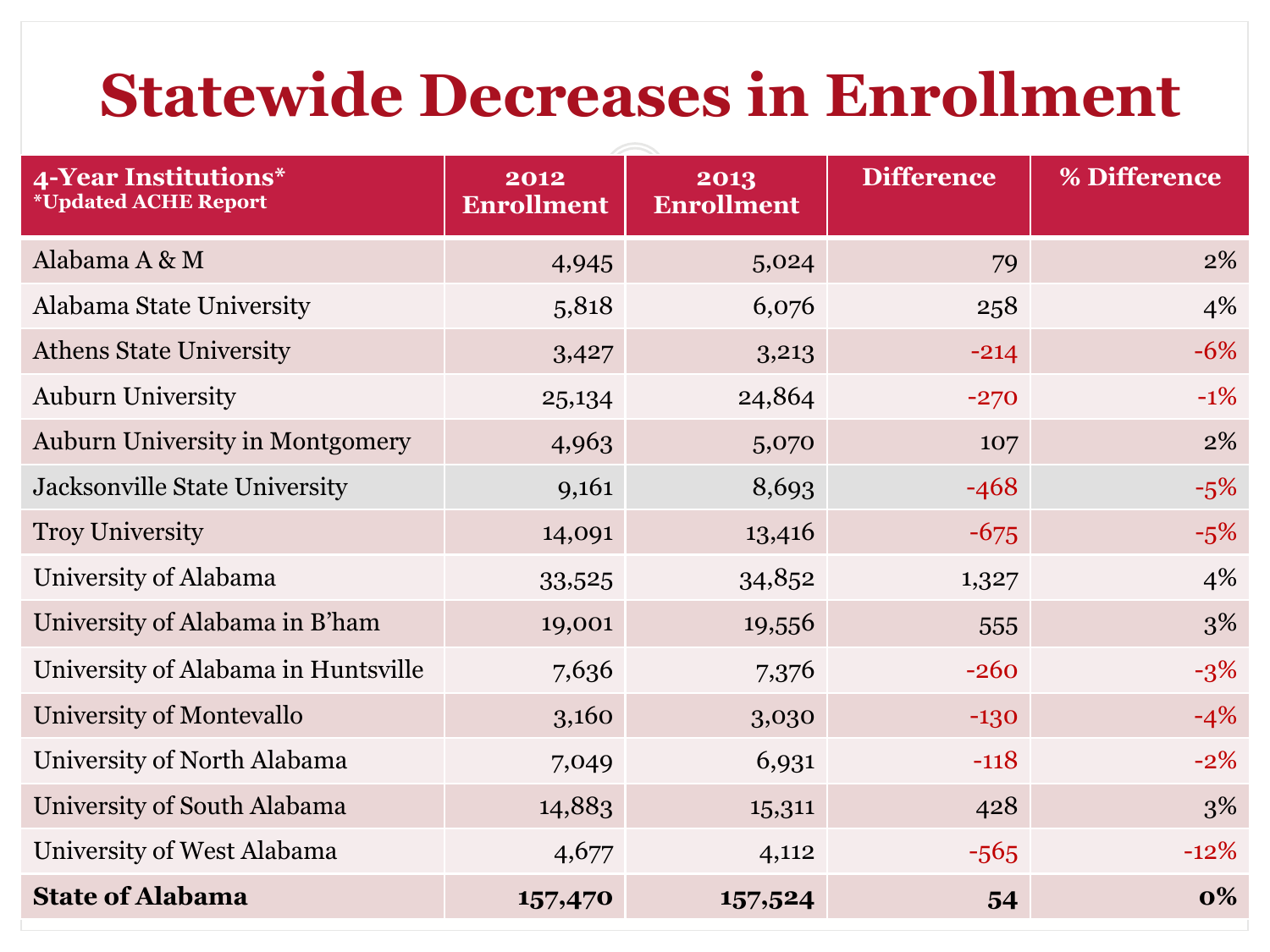#### **Statewide Decreases in Enrollment**

| <b>2-Year Institutions</b>                 | 2012<br><b>Enrollment</b> | 2013<br><b>Enrollment</b> | <b>Difference</b> | $\frac{0}{0}$<br><b>Difference</b> |
|--------------------------------------------|---------------------------|---------------------------|-------------------|------------------------------------|
| Alabama Southern                           | 1,288                     | 1,351                     | 63                | $5\%$                              |
| <b>Bevill State</b>                        | 3,728                     | 3,480                     | $-248$            | $-7\%$                             |
| <b>Bishop State</b>                        | 3,724                     | 3,810                     | 86                | 2%                                 |
| Calhoun                                    | 12,121                    | 11,122                    | -999              | $-8%$                              |
| Central Alabama                            | 2,135                     | 1,829                     | $-306$            | $-14%$                             |
| Chattahoochee Valley                       | 1,715                     | 1,814                     | 99                | 6%                                 |
| <b>Drake State Community and Technical</b> | 1,000                     | 1,056                     | 56                | 6%                                 |
| <b>Enterprise State</b>                    | 2,420                     | 2,303                     | $-117$            | $-5\%$                             |
| <b>Faulkner State</b>                      | 4,198                     | 4,202                     | $\overline{4}$    | $>1\%$                             |
| Gadsden State                              | 5,664                     | 5,736                     | 72                | $1\%$                              |
| <b>Ingram State Technical</b>              | 450                       | 485                       | 35                | 8%                                 |
| <b>Jefferson Davis</b>                     | 1,095                     | 1,093                     | $-2$              | $>1\%$                             |
| <b>Jefferson State</b>                     | 8,687                     | 8,688                     |                   | 0%                                 |
| <b>Lawson State</b>                        | 3,213                     | 2,511                     | $-702$            | $-22%$                             |
| Lurleen B. Wallace                         | 1,644                     | 1,568                     | $-76$             | $-5\%$                             |
| Marion Military Institute                  | 381                       | 418                       | 37                | 10%                                |
| Northeast Alabama                          | 3,045                     | 2,633                     | $-412$            | $-14%$                             |
| Northwest-Shoals                           | 3,346                     | 3,258                     | $-88$             | $-3%$                              |
| <b>Reid State Technical</b>                | 482                       | 501                       | 19                | 4%                                 |
| <b>Shelton State</b>                       | 5,236                     | 5,127                     | $-109$            | $-2\%$                             |
| <b>Snead State</b>                         | 2,407                     | 2,273                     | $-134$            | $-6%$                              |
| <b>Southern Union State</b>                | 4,981                     | 4,775                     | $-206$            | $-4\%$                             |
| <b>Trenholm State Technical</b>            | 1,445                     | 1,377                     | $-68$             | $-5\%$                             |
| Wallace - Dothan                           | 4,582                     | 4,685                     | 103               | 2%                                 |
| Wallace State - Hanceville                 | 5,446                     | 5,204                     | $-242$            | $-4\%$                             |
| Wallace State - Selma                      | 1,737                     | 1,638                     | $-99$             | $-6\%$                             |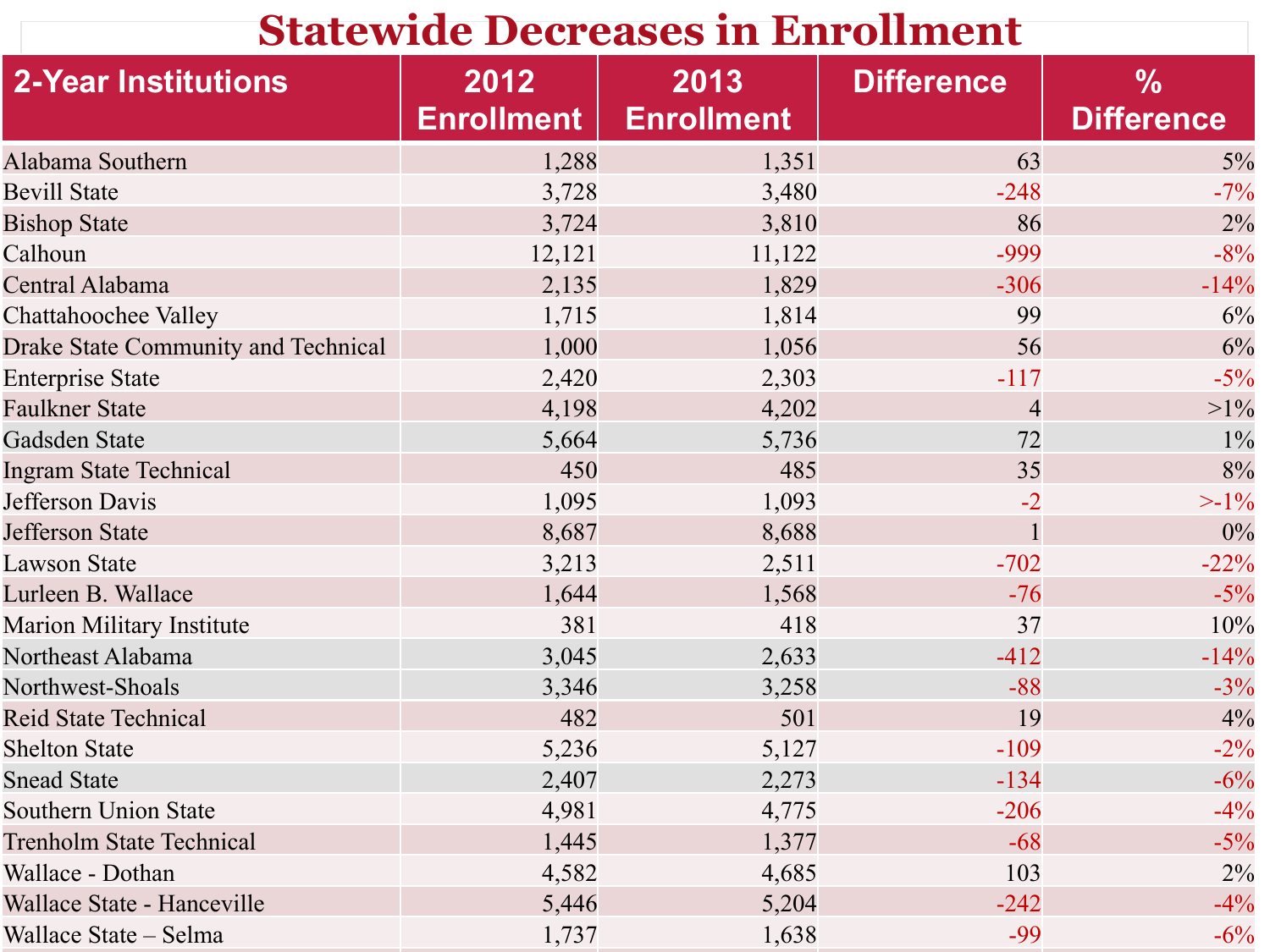### **Impact of Pell Grant Awards**

| dents<br>ar $\overline{\textbf{ded}}^{\top}$ | <b>Award</b><br>Difference of UG | <b>Awarded to %  </b> | $\mathbf{Q}_4$<br>$\overline{\mathbf{a}}$ |
|----------------------------------------------|----------------------------------|-----------------------|-------------------------------------------|
| $\Lambda$ O $\Lambda$ O                      |                                  |                       |                                           |

|      | <b>Students</b><br><b>Awarded</b> | <b>Award</b><br><b>Difference</b> | <b>Awarded to %   % Enrolled</b><br>of UG | as UG |
|------|-----------------------------------|-----------------------------------|-------------------------------------------|-------|
| 2011 | 4242                              |                                   | 52%                                       | 47%   |
| 2012 | 3958                              | $-284$                            | $50\%$                                    | 45%   |
| 2013 | 3368                              | $-590$                            | 44%                                       | 43%   |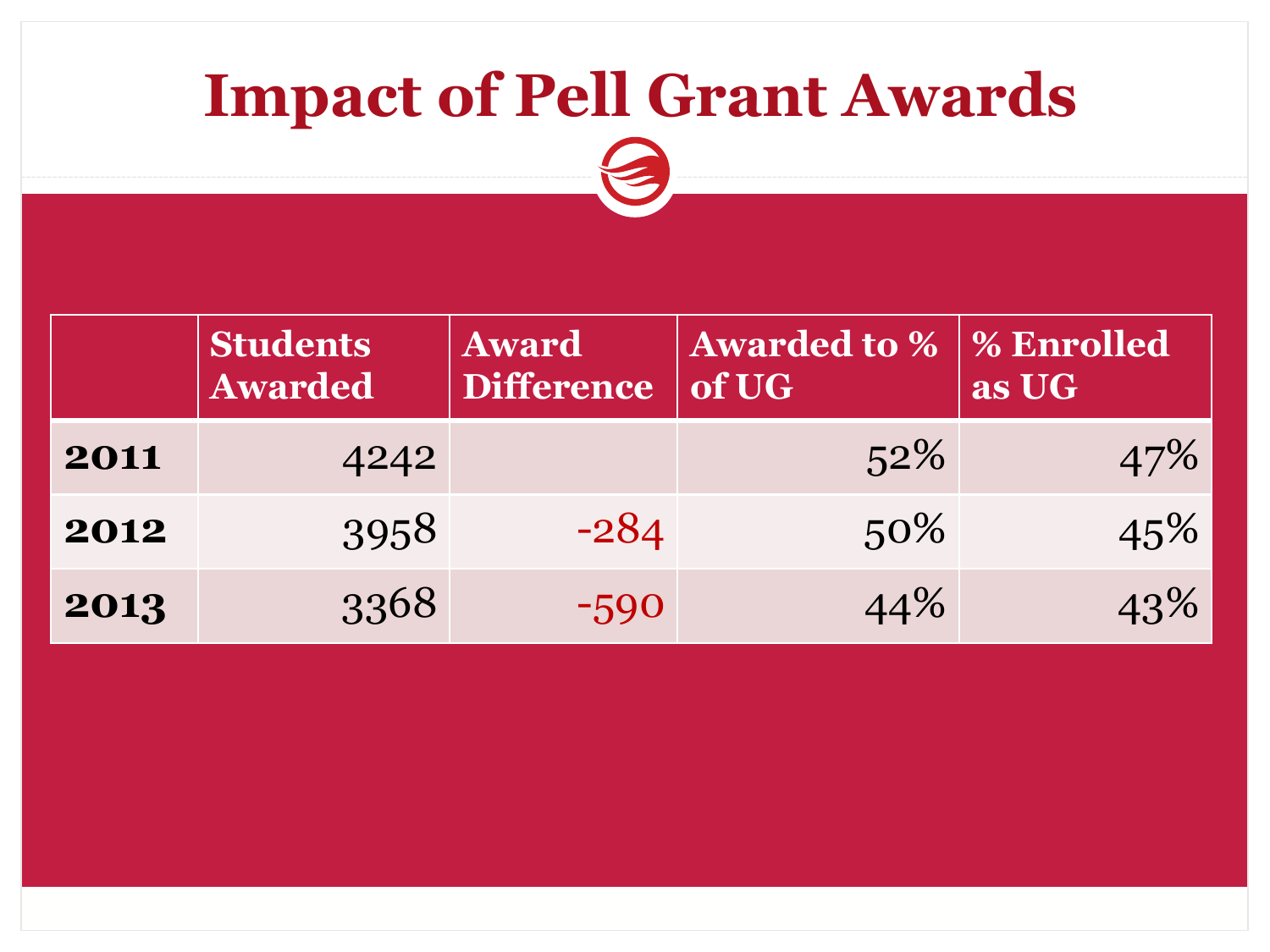## **Increasing Undergraduate Enrollment**

- No Planned Tuition Increase
- Recruiter
- Recruitment Strategic Plan
- Out of State Tuition Policy
- Transfer Scholarship Program
	- 634 First-Time Transfers
	- 76% from 2 year institutions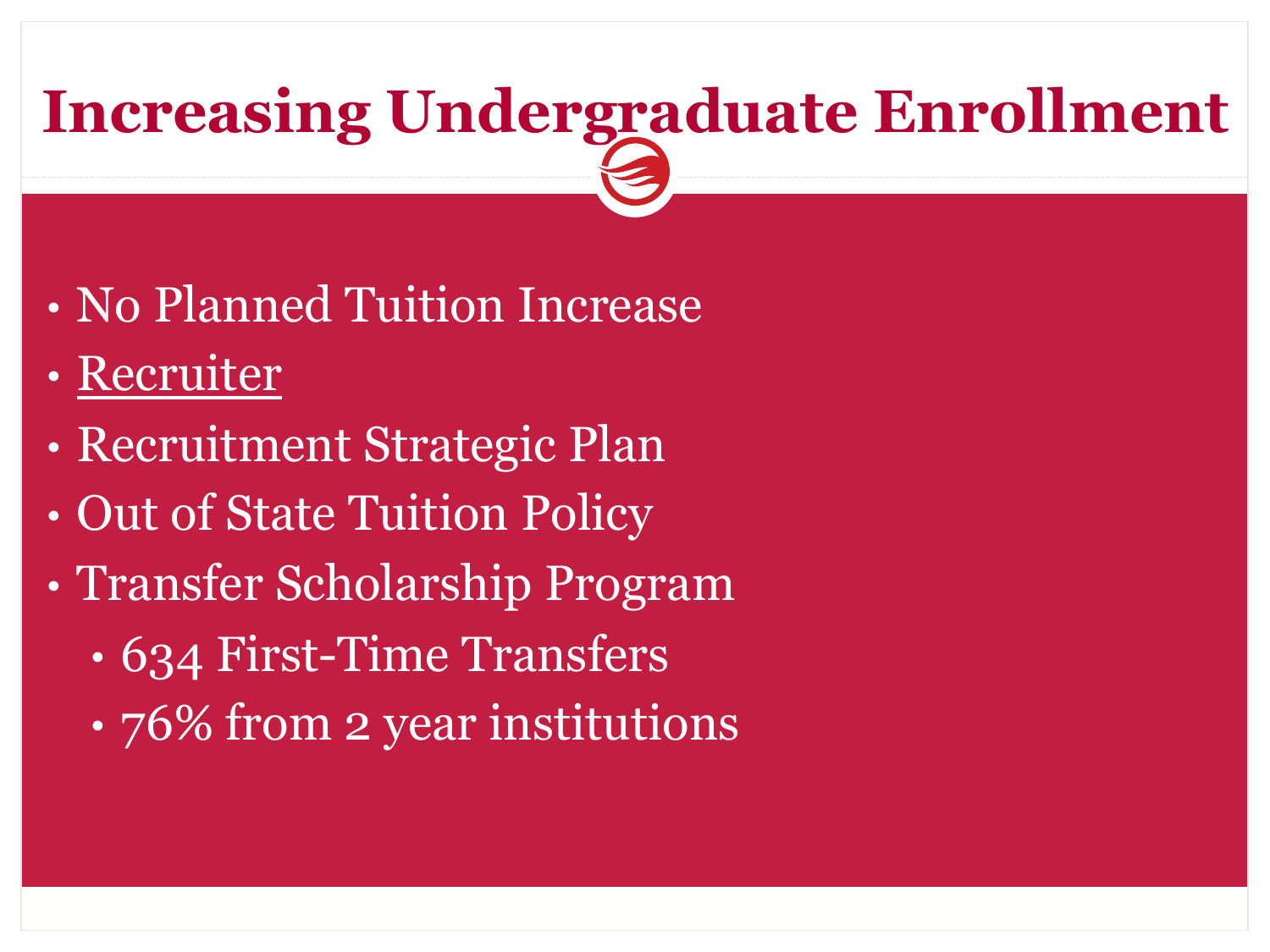## **Increasing Undergraduate Enrollment**

- Dual Enrollment
	- 40% matriculate
	- 85% first-time freshmen retained in year 1
- Marketing- Academic Program focused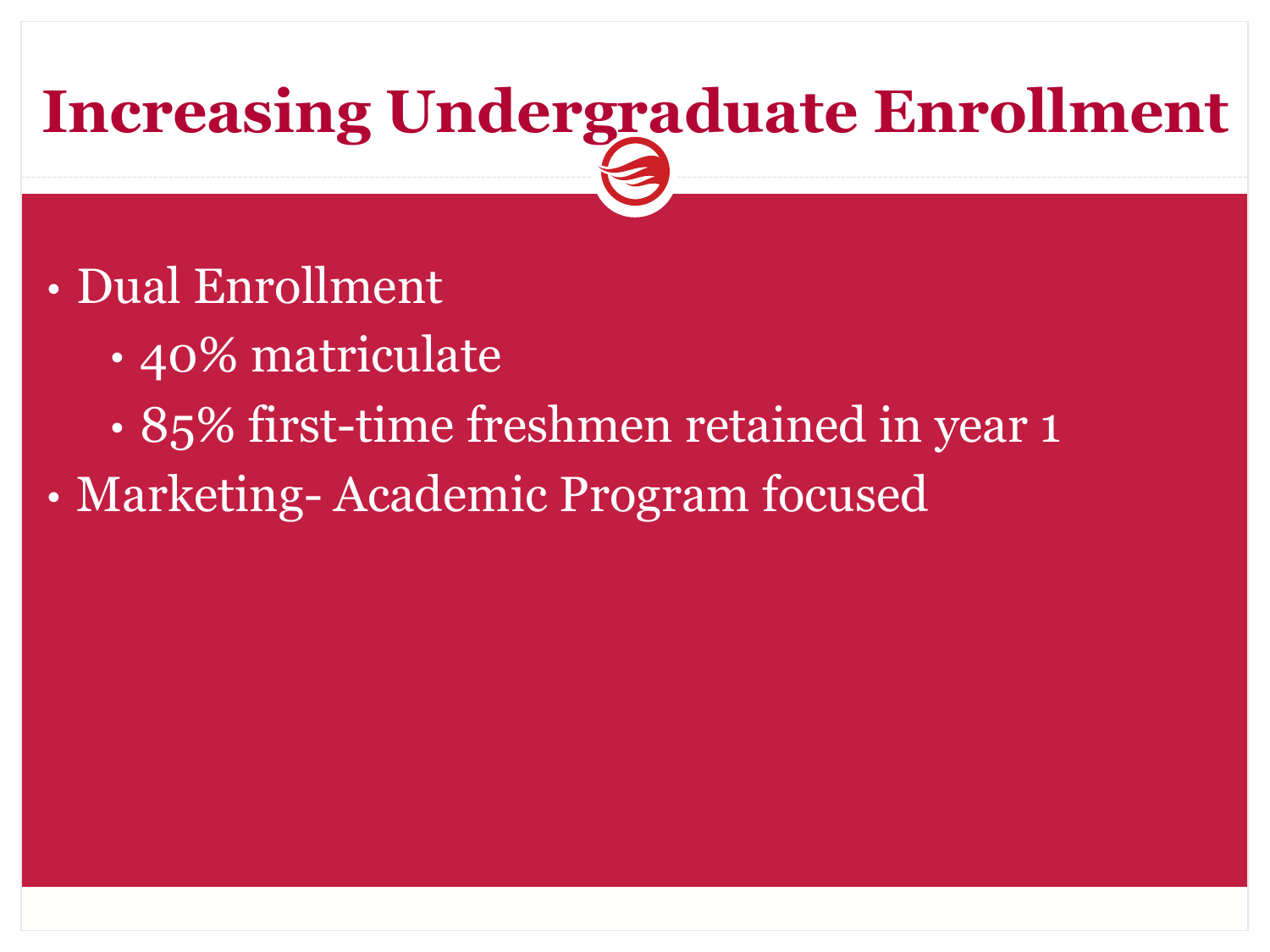## **Increasing Undergraduate Retention**

- No Planned Tuition Increase • **STU** 101
- Grades First
- Supplemental Instruction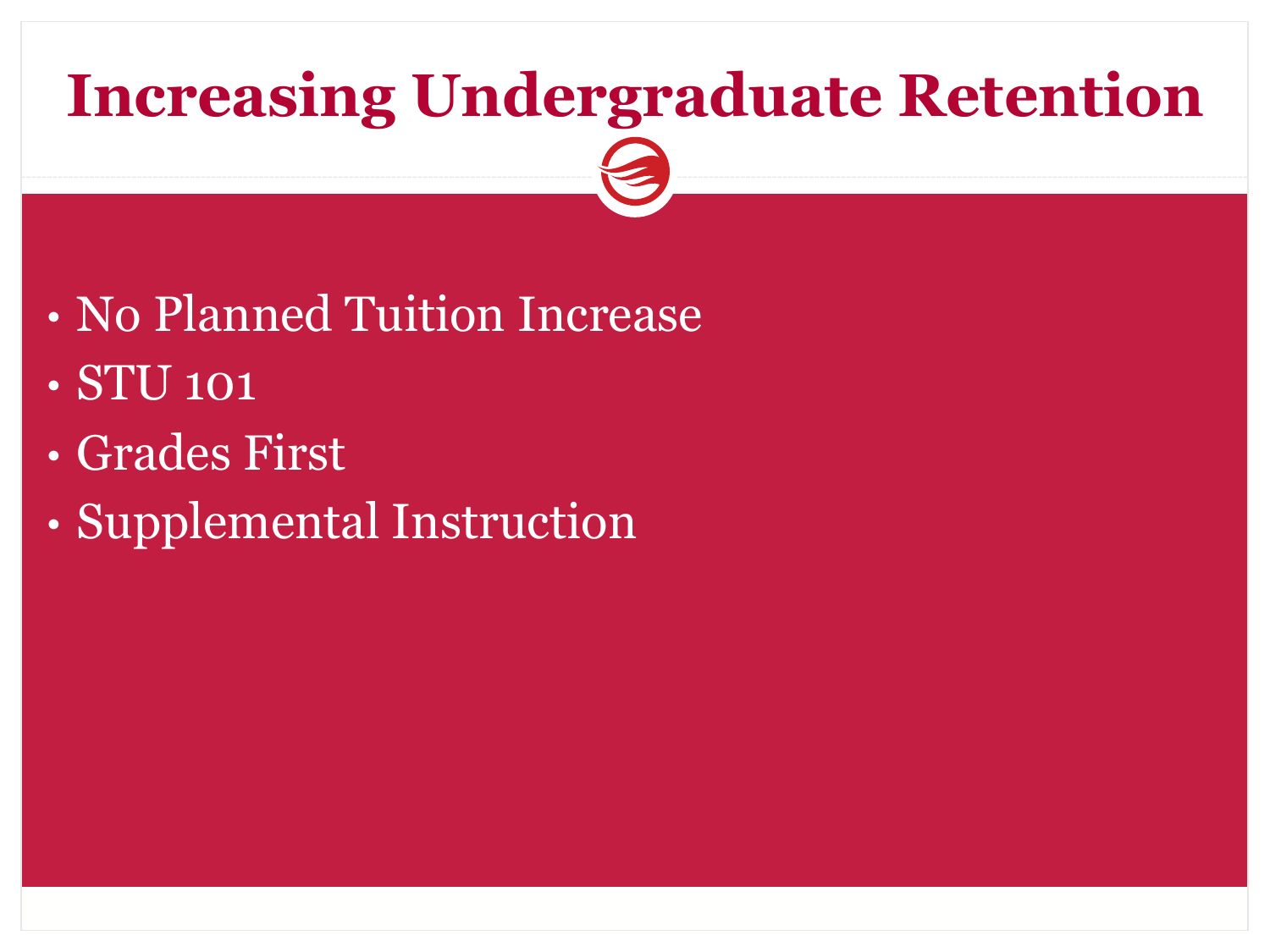## **Increasing Graduate Enrollment**

#### **Graduate enrollment numbers**

- **Slight drop in enrollments**
- **Students returning to the work force?**
- **New fee added to limited hours taken each semester?**
- **Any decrease in enrollments is a concern and must be addressed**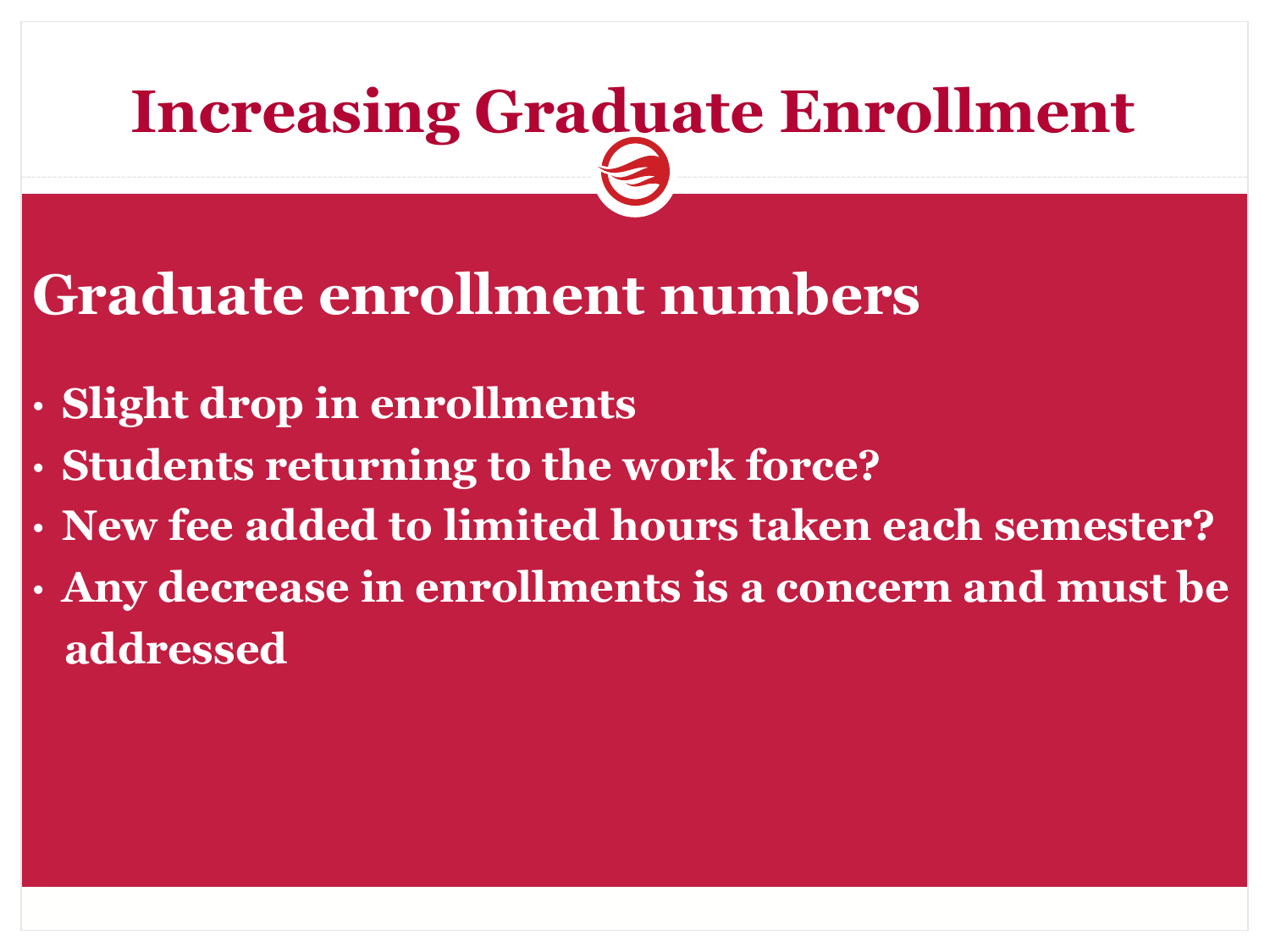## **Increasing Graduate Enrollment**

- Nationwide numbers are up, but due to growth in international students
- College is working to reduce barriers to international admissions
- Advocating for students needing assistance in admissions and enrollment
- Streamlining admissions processes and staying in contact
- Implementation of The Recruiter
- No planned increase in tutition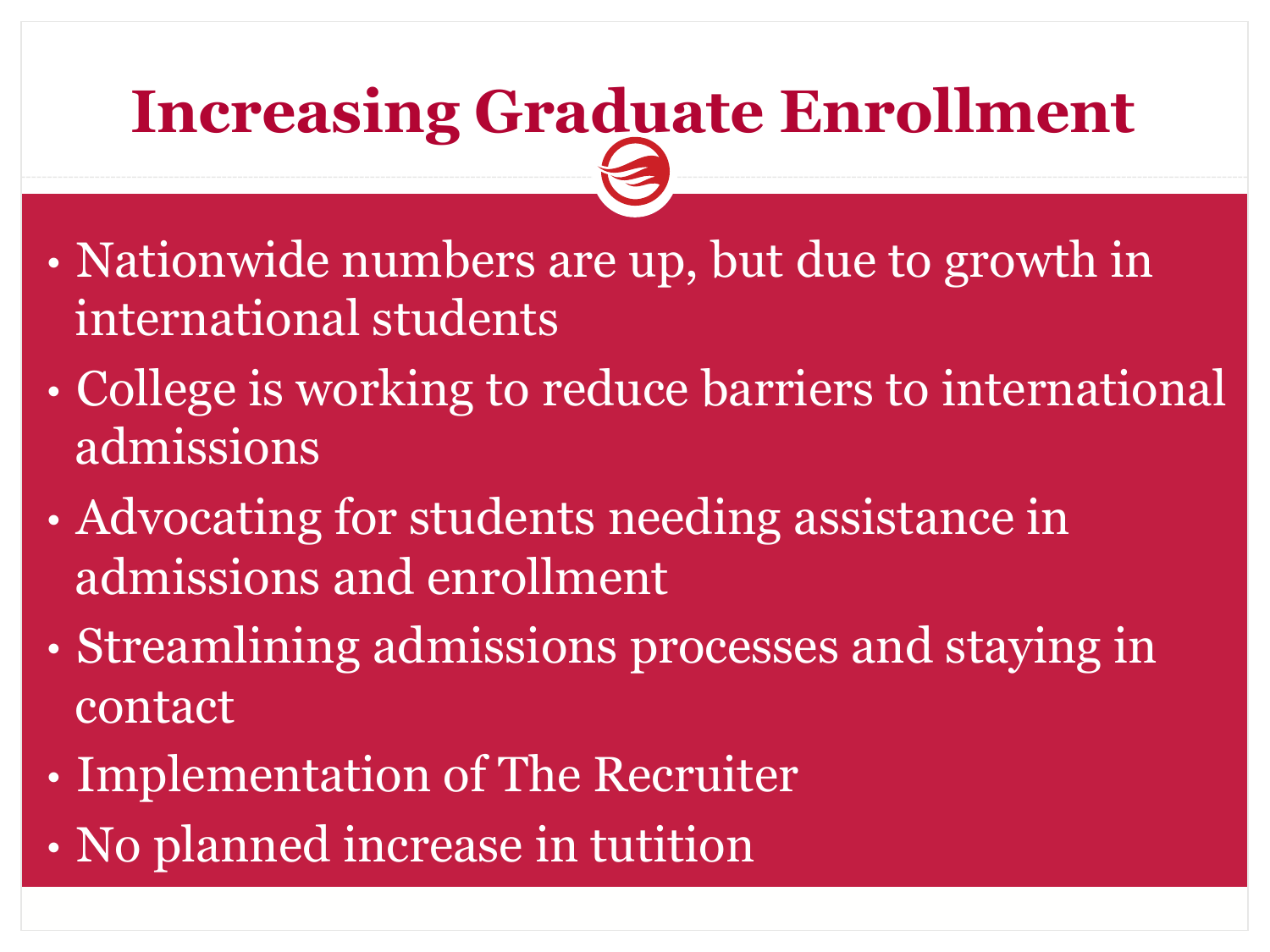## **Increasing Graduate Enrollment**

### **Recommended Actions**

- Scholarship support for post-baccalaureate students
- Capital Campaign efforts
- University Budget
- Program-focused Marketing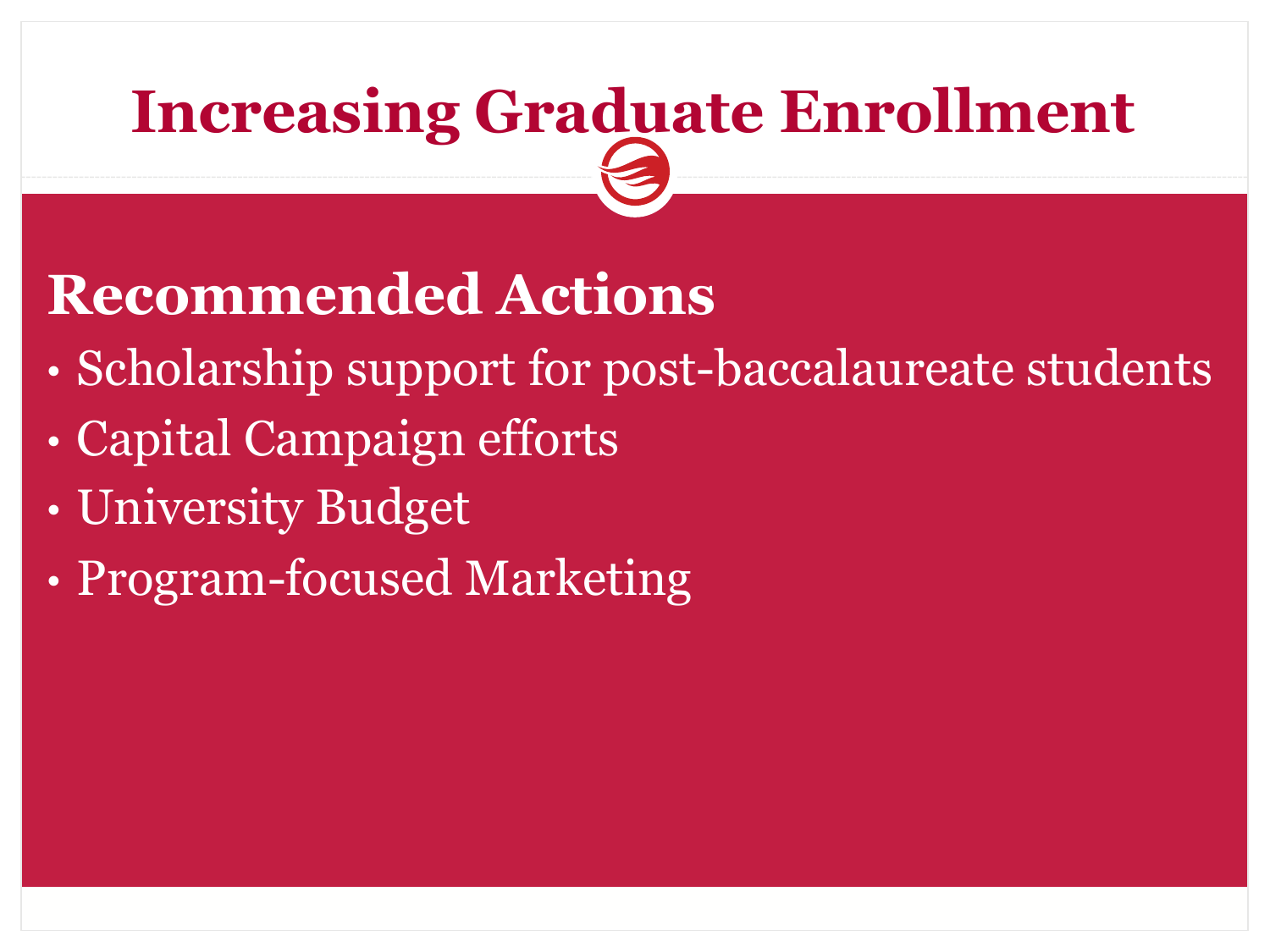#### **First-Time Freshmen Average ACT Scores**

| <b>Description</b> | 2009 | 2010 | 2011 | 2012 | 2013 |
|--------------------|------|------|------|------|------|
| English            | 20.1 | 21.9 | 22.3 | 22.9 | 23.1 |
| Math               | 18.9 | 20.3 | 20.6 | 21.1 | 21.2 |
| Reading            | 20.6 | 22.5 | 23.1 | 23.7 | 24.0 |
| Science            | 20.3 | 21.6 | 21.9 | 22.3 | 22.7 |
| Composite          | 19.8 | 21.4 | 21.8 | 22.3 | 22.5 |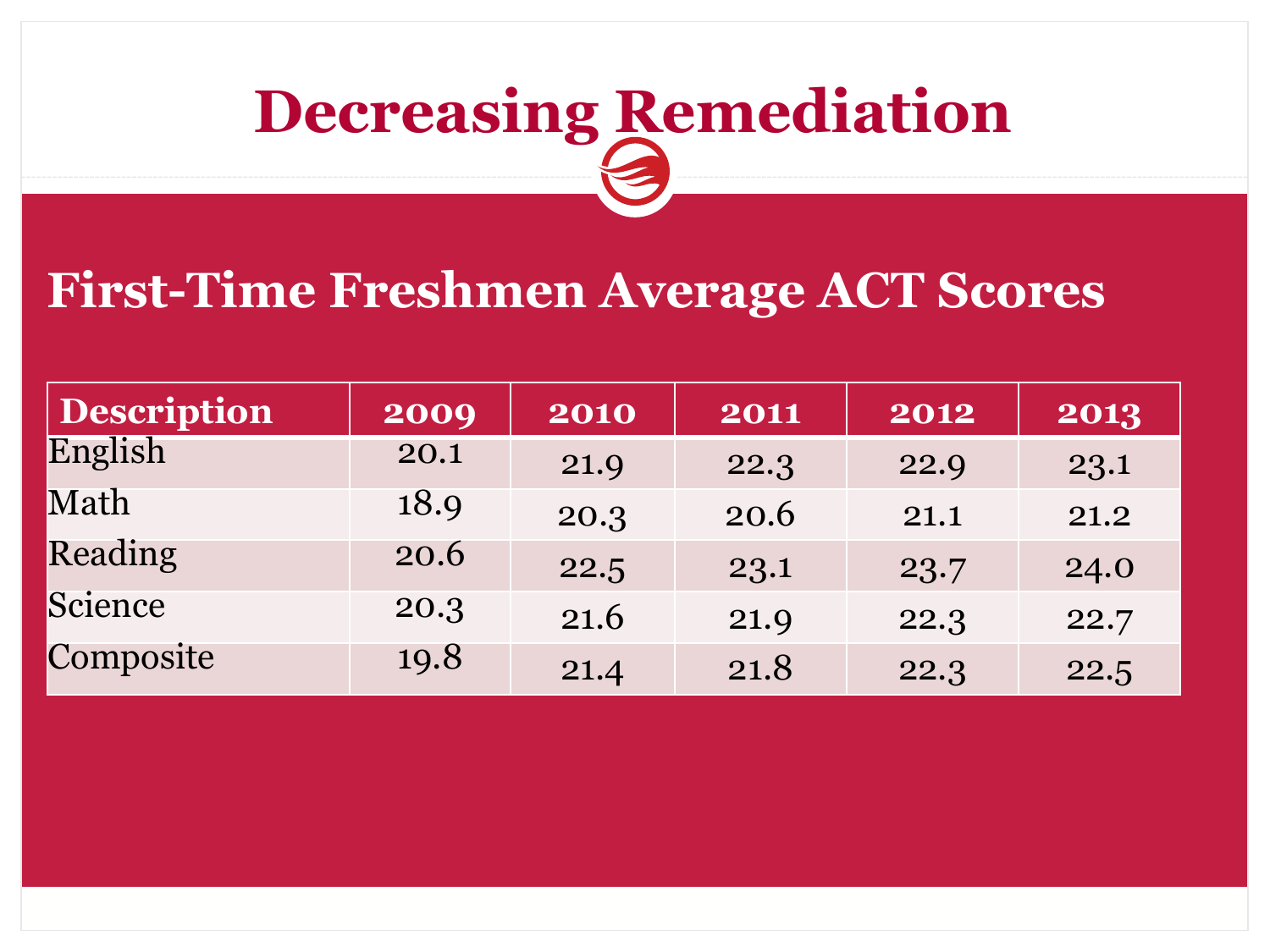#### Remedial math enrollment (LS 098, MS 100)

|                                   | <b>Students</b> | <b>%Change</b> | <b>Sections</b> |  |  |
|-----------------------------------|-----------------|----------------|-----------------|--|--|
| <b>Fall 2010</b>                  | 1,181           |                | 40              |  |  |
| <b>Fall 2011</b>                  | 1,034           | $-12.45\%$     | 41              |  |  |
| <b>Fall 2012</b>                  | 985             | $-0.05%$       | 41              |  |  |
| <b>Fall 2013</b>                  | 879             | $-10.76\%$     | 40              |  |  |
| <b>20% Decrease in Four Years</b> |                 |                |                 |  |  |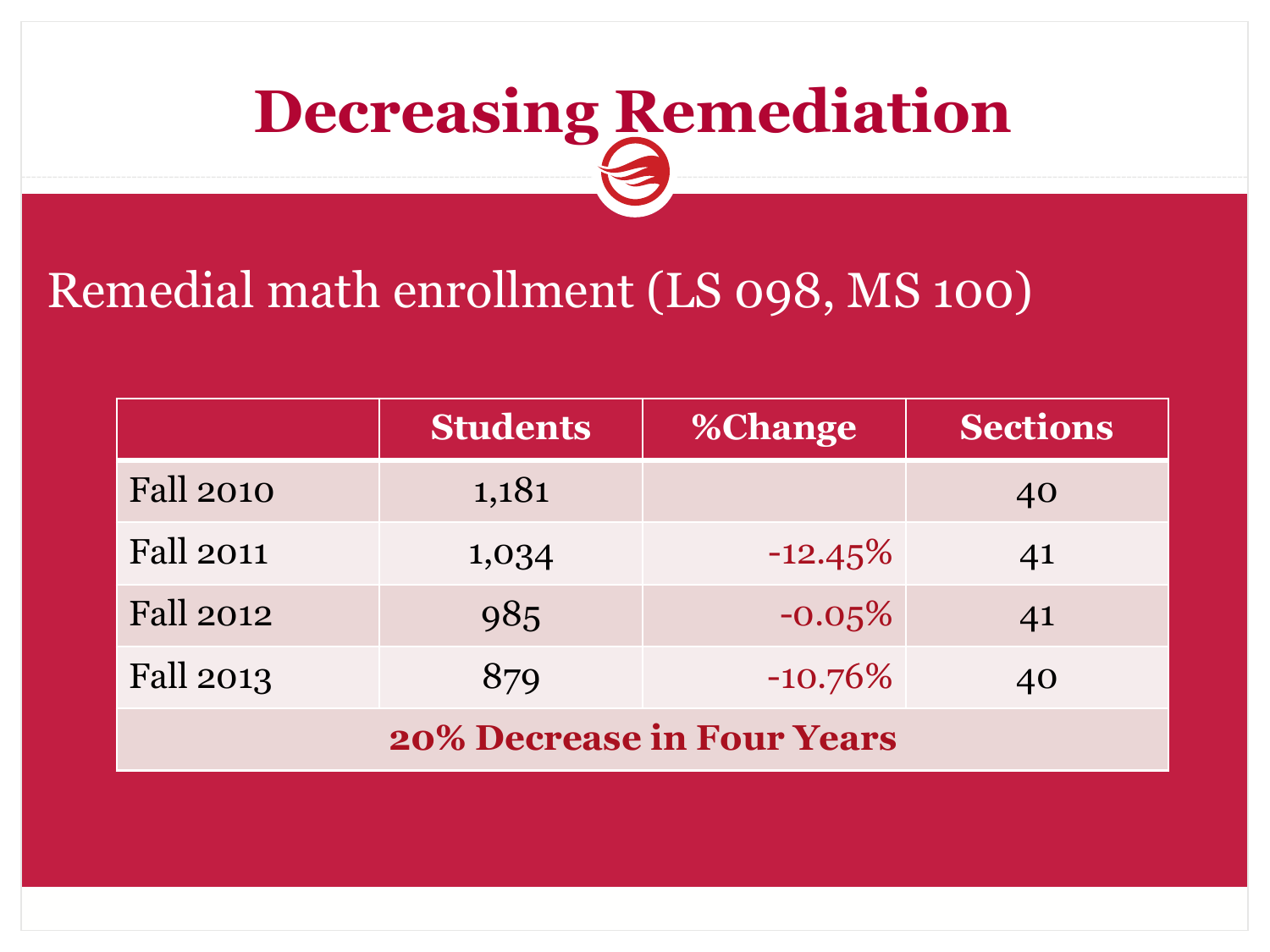| <b>Math Placement</b> |             |                            |  |  |
|-----------------------|-------------|----------------------------|--|--|
| <b>ACT</b>            | <b>SAT</b>  | <b>Course</b>              |  |  |
| 16 or Less            | 410 or Less | LSo <sub>98</sub>          |  |  |
| $17 - 19$             | $420 - 480$ | <b>MS 100</b>              |  |  |
| $20 - 21$             | $490 - 510$ | MS 108 or 110              |  |  |
| $22 - 23$             | $520 - 550$ | <b>MS</b> 112              |  |  |
| $24 - 25$             | $560 - 590$ | MS 111, 113, 117, 120, 204 |  |  |
| $26 - 27$             | $600 - 630$ | <b>MS</b> 115              |  |  |
| $28 +$                | $640 +$     | MS 125                     |  |  |
|                       |             |                            |  |  |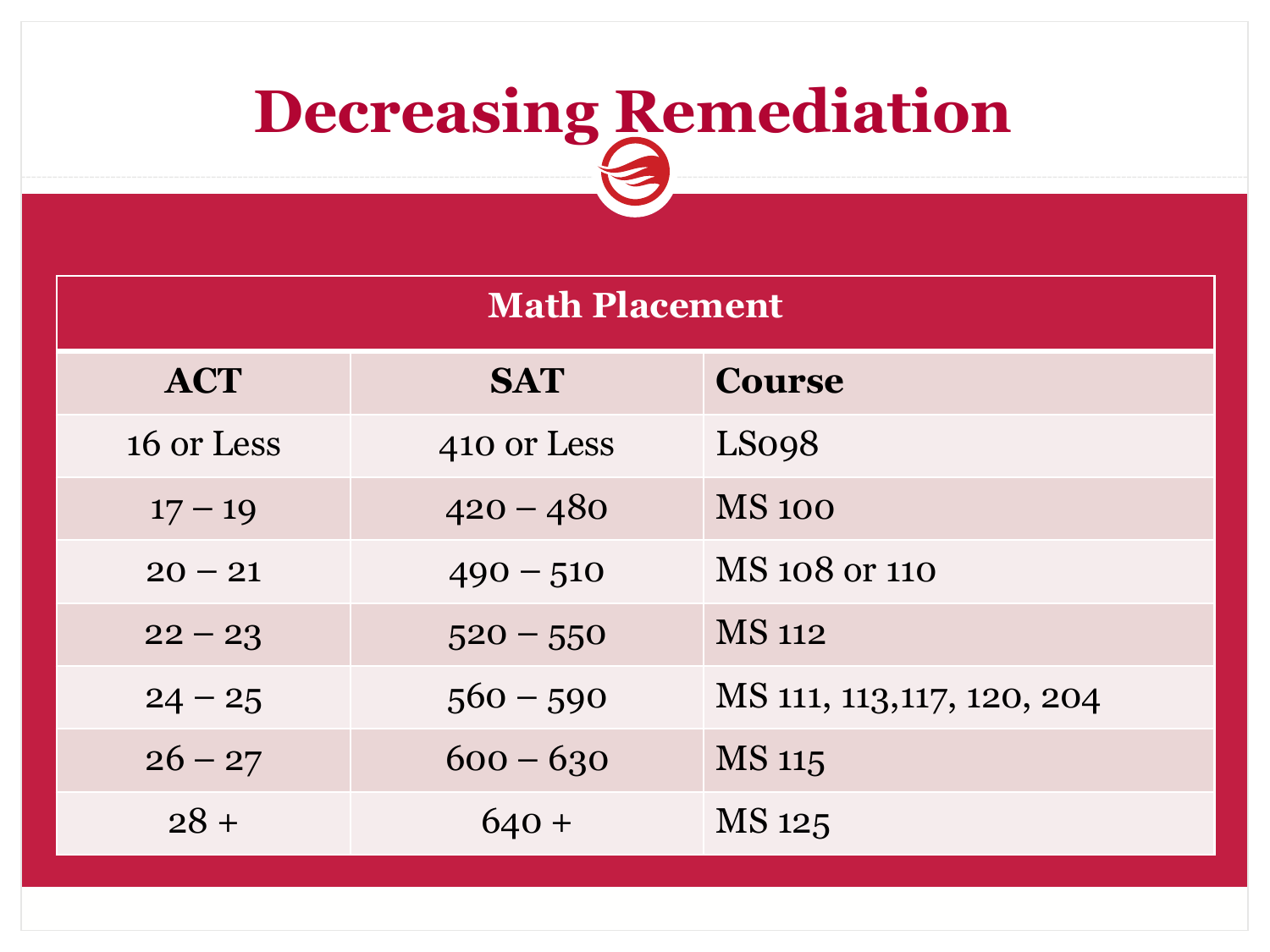#### **Course Completion**

|               |         | <b>Pass</b> |           | <b>Fail or NC</b> |        |             | <b>Withdrew</b> |             | <b>Total</b> |  |
|---------------|---------|-------------|-----------|-------------------|--------|-------------|-----------------|-------------|--------------|--|
| <b>Course</b> | Year    | $\mathbf n$ | %         | $\mathbf n$       | %      | $\mathbf n$ | %               | $\mathbf n$ | %            |  |
| <b>LS 098</b> | 2009-10 | 355         | $57.72\%$ | 225               | 36.59% | 35          | 5.69%           | 615         | 100%         |  |
|               | 2010-11 | 292         | 55.94%    | 200               | 38.31% | 30          | 5.75%           | 522         | 100%         |  |
|               | 2011-12 | 276         | 53.28%    | 212               | 40.93% | 30          | 5.79%           | 518         | 100%         |  |
|               | 2012-13 | 219         | 53.81%    | 161               | 39.56% | 27          | 6.63%           | 407         | 100%         |  |
| <b>MS 100</b> | 2009-10 | 638         | 45.22%    | 641               | 45.43% | 132         | 9.36%           | 1,411       | 100%         |  |
|               | 2010-11 | 675         | 48.15%    | 589               | 42.01% | 138         | 9.84%           | 1,402       | 100%         |  |
|               | 2011-12 | 569         | 43.77%    | 592               | 45.54% | 139         | 10.69%          | 1,300       | 100%         |  |
|               | 2012-13 | 528         | 45.79%    | 530               | 45.97% | 95          | 8.24%           | 1,153       | 100%         |  |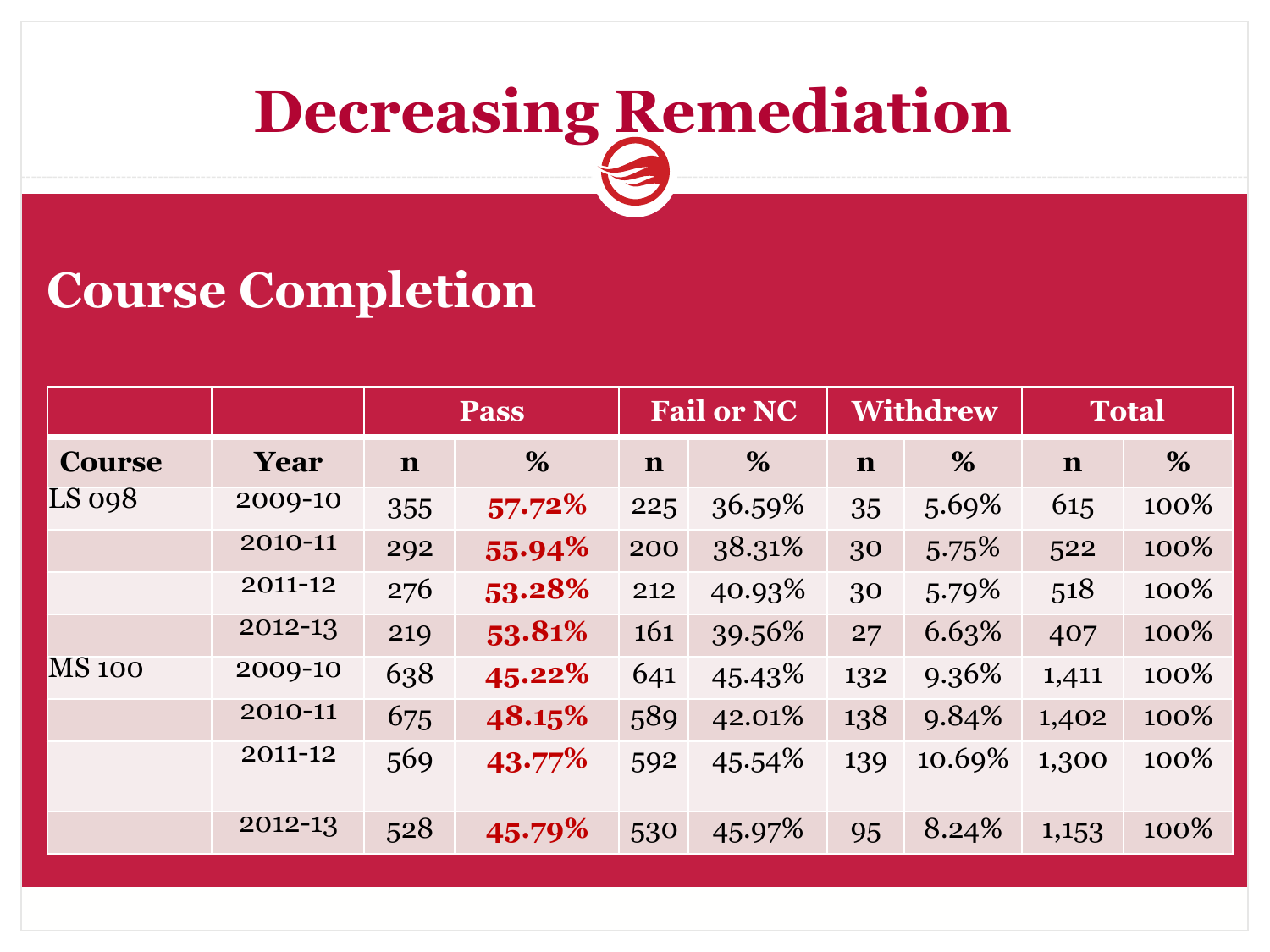## **Determining the Remediation Level**

- Course Model
- Assessment
- Placement
- Multiple courses and sections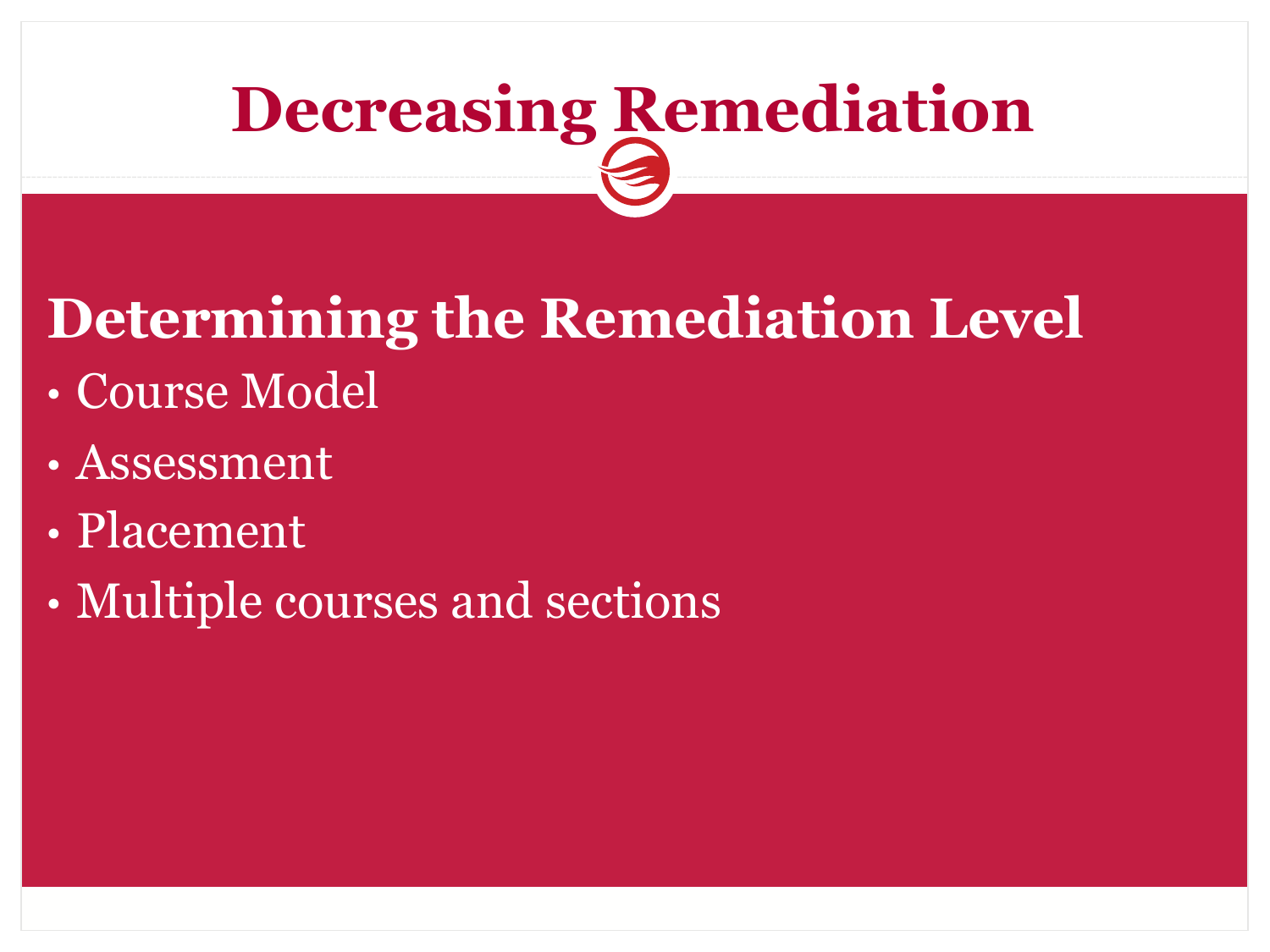#### **Fostering Student Success**

- Learner centered model
- Individualize the math experience
- Supplemental Instruction
- Group and individual tutoring
- Products for online academic support
	- National Repository of Online Courses (NROC)
	- ALEKS
	- Educate Online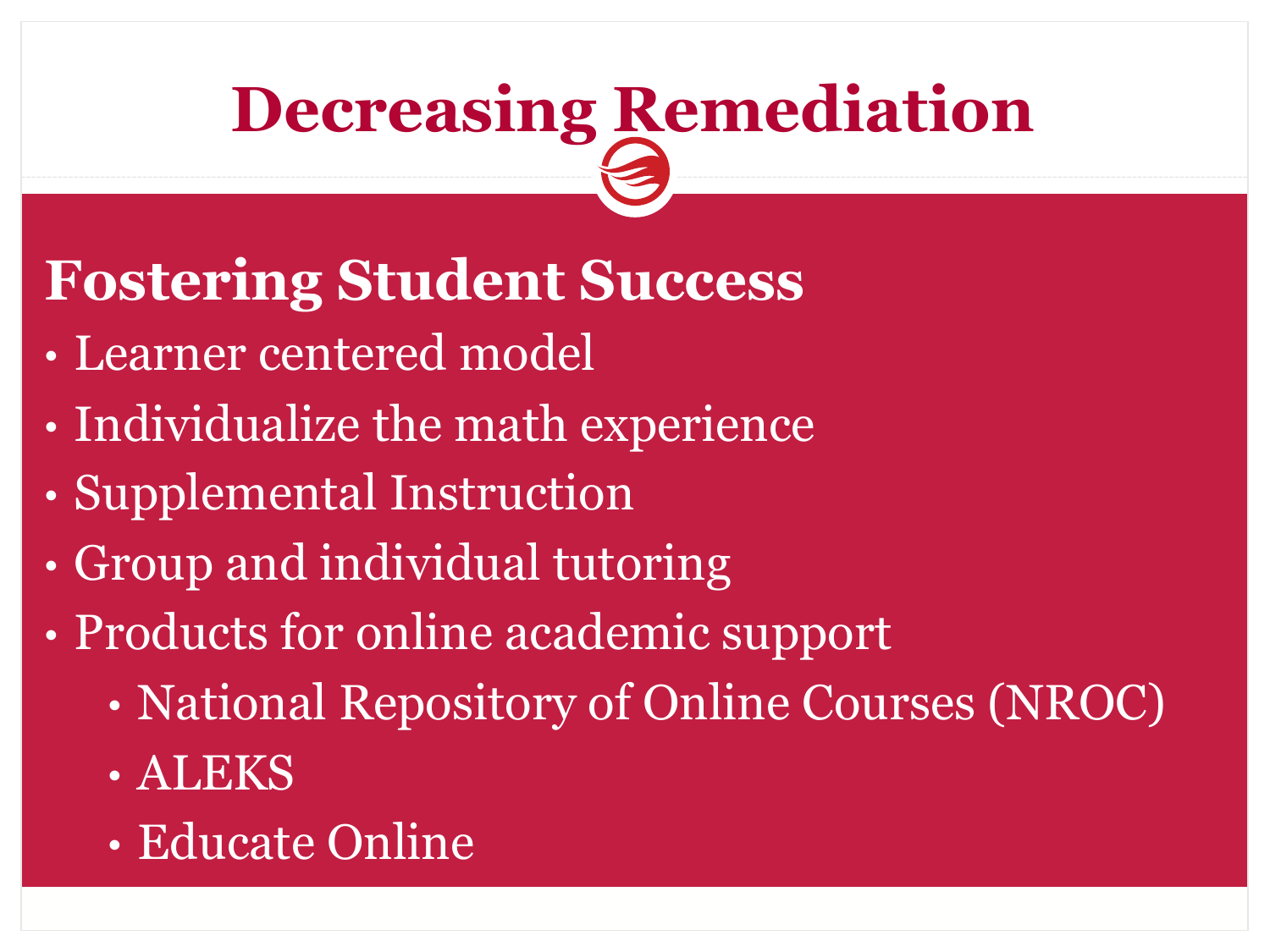## **Online Enrollment**

| <b>Online Enrollment</b>     | $2012$ 2013 |                | <b>Fall   Fall   Difference</b> |
|------------------------------|-------------|----------------|---------------------------------|
| # of Course Sections Offered | 437         | 467            | <b>30</b>                       |
| % of All Enrollments         |             | $18.2\%$ 18.3% | 0.1                             |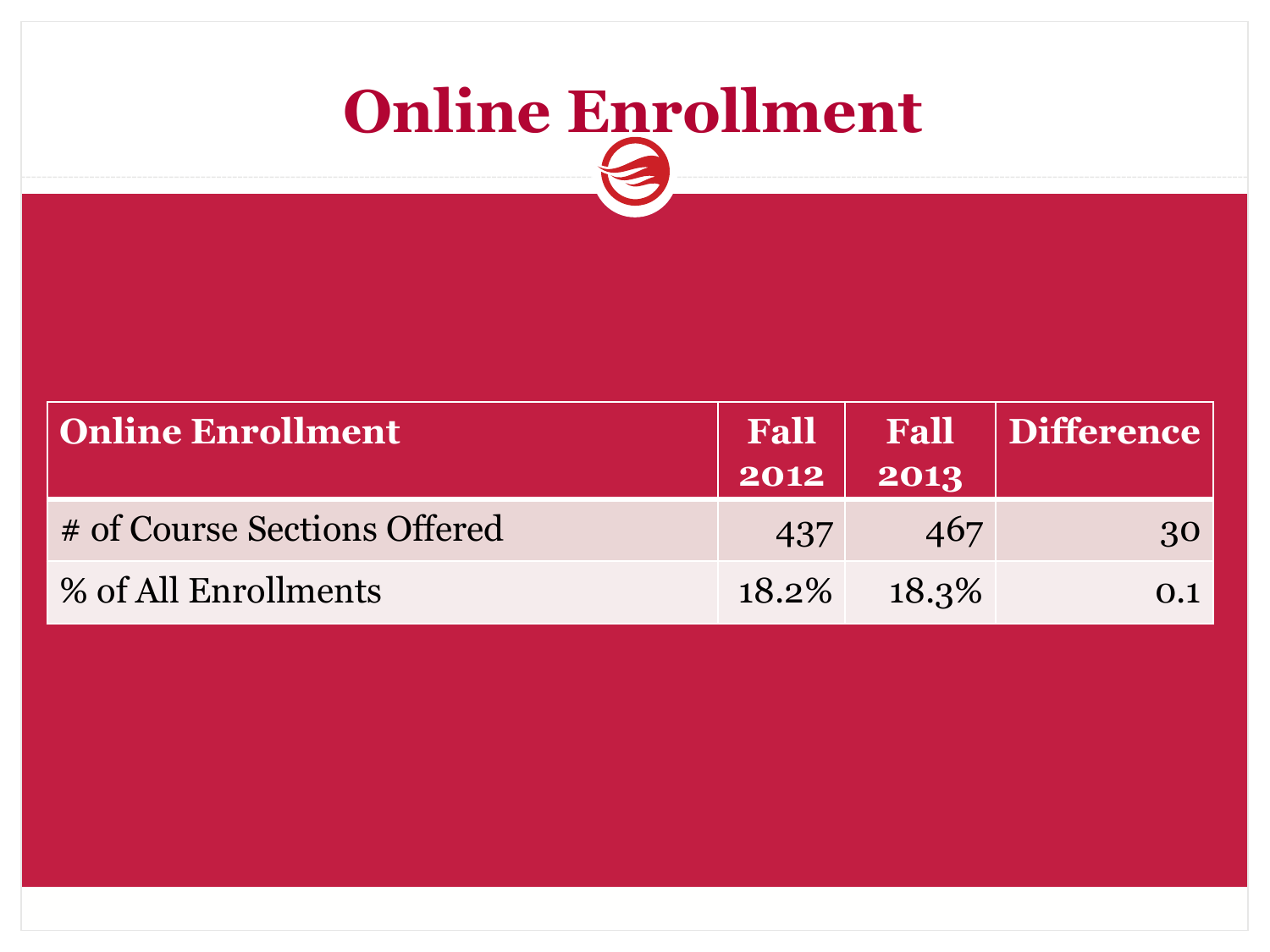## **Regional University Comparison**

| <b>Grants and Contracts</b>   | <b>Annual</b><br><b>Federal</b><br><b>Grants &amp;</b><br><b>Contracts</b> | $%$ of<br><b>Total</b><br>Revenue | <b>Annual</b><br><b>State and</b><br>Local<br><b>Grants &amp;</b><br><b>Contracts</b> | $%$ of<br><b>Total</b><br><b>Revenue</b> |
|-------------------------------|----------------------------------------------------------------------------|-----------------------------------|---------------------------------------------------------------------------------------|------------------------------------------|
| <b>Jacksonville State</b>     | 2,549,313                                                                  | $2.0\%$                           | 3,862,025                                                                             | 3.1%                                     |
| <b>University of North AL</b> | 814,717                                                                    | $.9\%$                            | 3,037,590                                                                             | 3.4%                                     |
| <b>Troy University</b>        | 6,098,029                                                                  | $2.2\%$                           | 12,233,485                                                                            | 4.4%                                     |
| <b>University of West AL</b>  | 1,793,162                                                                  | $3.0\%$                           | 320,998                                                                               | $.5\%$                                   |
| <b>Valdosta State</b>         | 1,566,839                                                                  | $1.0\%$                           | 732,471                                                                               | .5%                                      |
| <b>University of West GA</b>  | 1,220,784                                                                  | $1.5\%$                           | 685,710                                                                               | .8%                                      |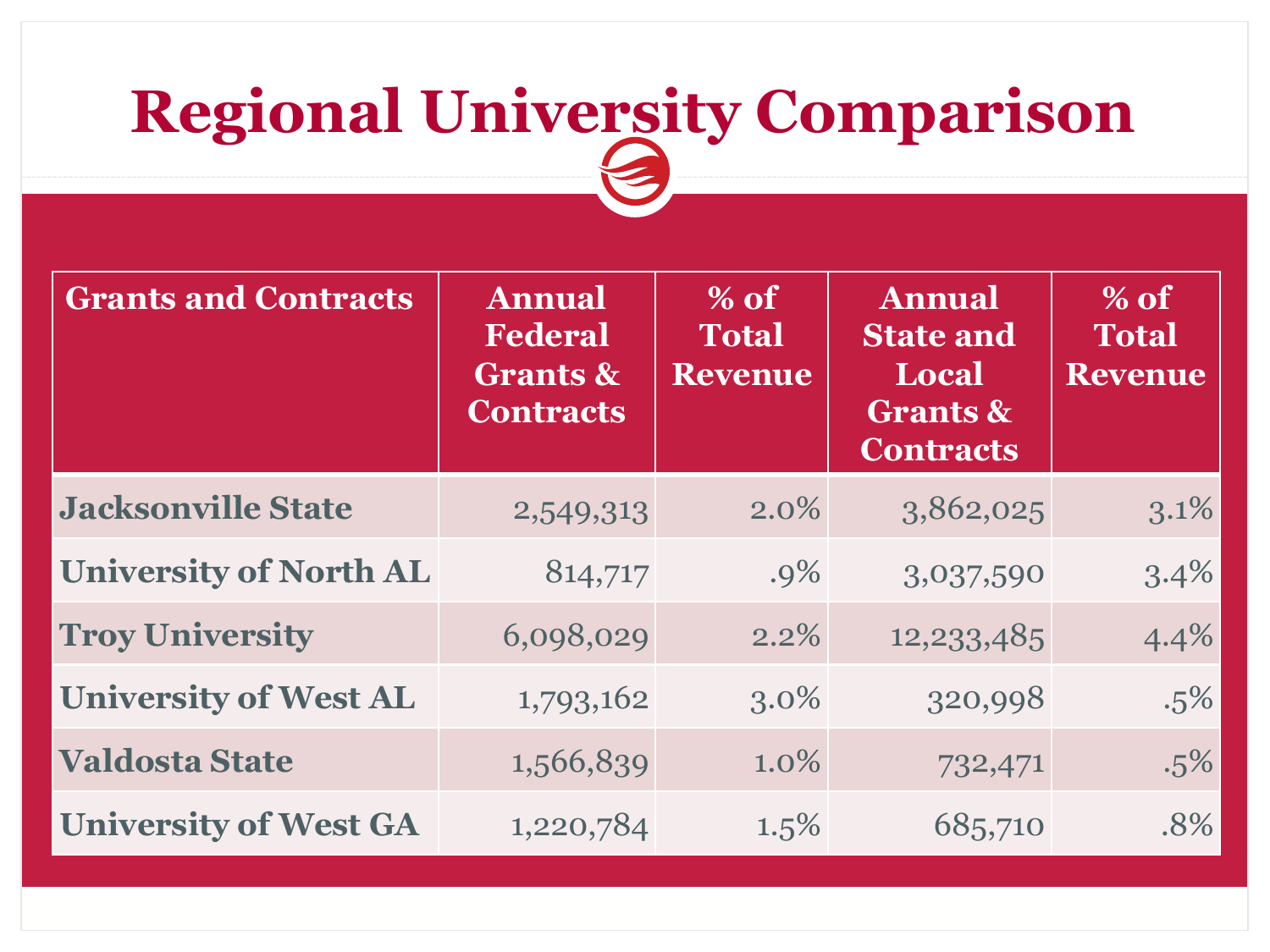## **Sponsored Programs Annual Report**

| <b>Online Enrollment</b>      | <b>Fall 2012</b> | <b>Fall 2013</b> | <b>Difference</b> |
|-------------------------------|------------------|------------------|-------------------|
| <b>Number of Centers</b>      | 7                | 10               | $+3$              |
| <b>IRC Training Sessions</b>  | $\overline{4}$   | 5                | $+1$              |
| <b>Attending IRC Training</b> | 47               | 24               | $-23$             |
| <b>Proposals Submitted</b>    | 68               | 74               | $+6$              |
| <b>Involved in Proposals</b>  | 183              | 150              | $-37$             |
| <b>Potential Funders</b>      | 38               | 47               | $+9$              |
| \$Proposed                    | \$30,790,737     | \$26,541,009     | $-13%$            |
| <b>Total New Awards</b>       | \$3,081,823      | \$3,754,664      | $+22%$            |
| <b>\$Indirect Proposed</b>    | \$2,433,007      | \$1,973,436      | $-19%$            |
| <b>Indirect Income</b>        | \$226,459        | \$234,506        | $+4%$             |
| <b>Other</b>                  | Not reported     | \$390,000        |                   |